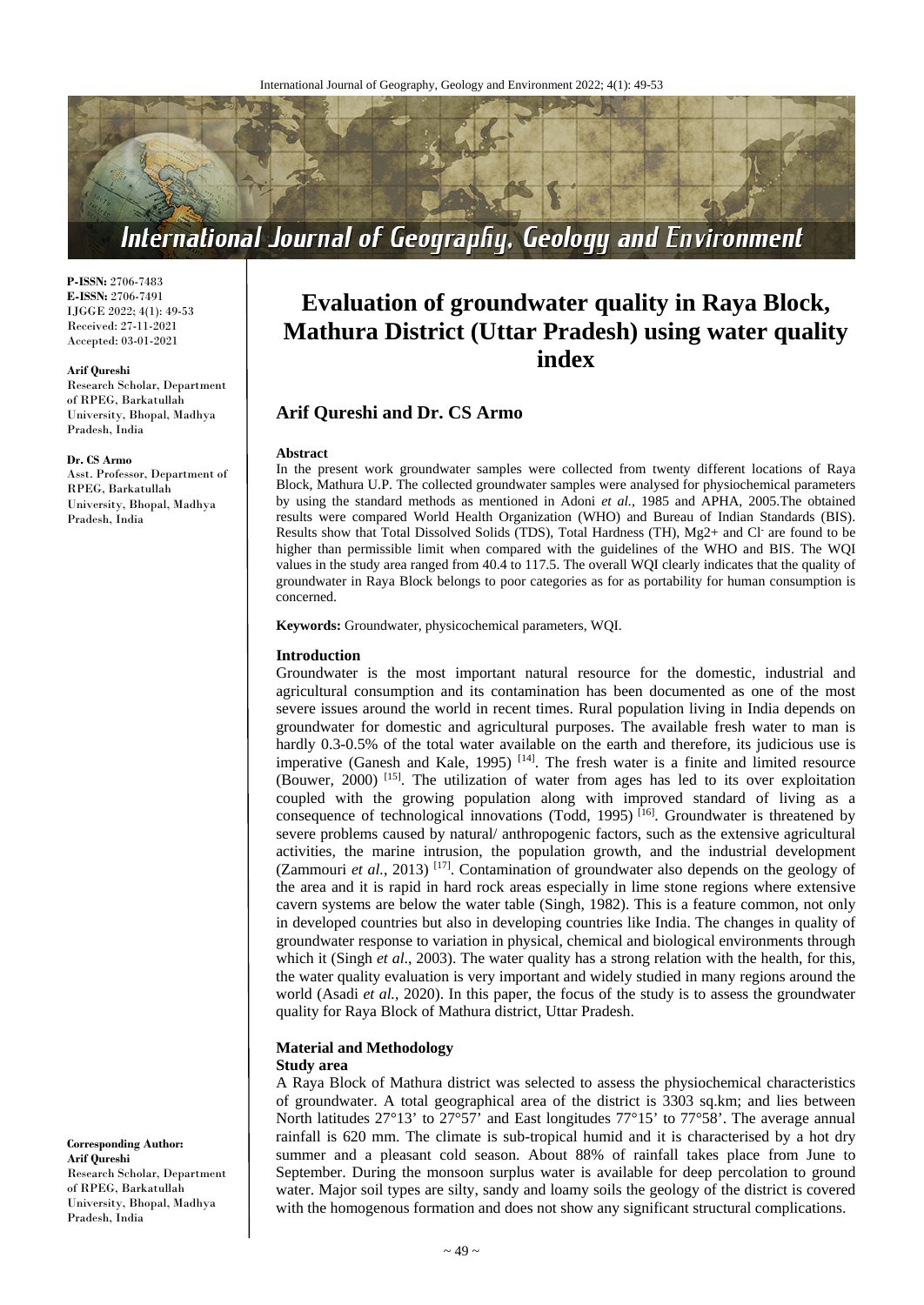

**Fig 1:** Location of study and sites of groundwater samples collected for analysis in Raya block of Mathura district, India

#### **Sample Collection and Analysis**

Twenty groundwater samples were collected in January 2022 in Raya Block, Mathura District, U.P. The groundwater characterization has been carried out for the parameters like pH, Electrical Conductivity (EC), total dissolved solids (TDS), total hardness (TH), calcium  $(Ca^{2+})$ , magnesium  $(Mg^{2+})$ , chloride (Cl<sup>-</sup>), nitrate (NO3<sup>-</sup>), Iron (Fe) and fluoride (F) by following the standard methods prescribed as per Bureau of Indian Standard 10500 (BIS 2012) and WHO (2006). Each of the analysis in the study was repeated twice until concordant values were obtained, and all the tests were carried out according to the standard methods (APHA, 2005).

### **Water Quality Index (WQI):**

Water quality index (WQI) is an exceptionally valuable tool for evaluating the overall quality of water (Ketata *et al.*, 2012), and with its help, a large number of data can be shown in a single value and facilitates easy understanding of the information. Weighted arithmetic water quality index method classified the water quality according to the degree of purity by using the most commonly measured water quality variables and the calculation of WQI was made (Brown *et al.,* 1972) by using the following equation:

$$
WQI = \sum QnWn / \sum Wn
$$

The quality rating scale (Qi) for each parameter is calculated by using this expression:

# $Qn = 100[(Vn - Vo/Sn - Vo)]$

Vn is estimated concentration of ith parameter in the analysed water

 $V<sub>o</sub>$  is the ideal value of this parameter in pure water

 $V_0 = 0$  (except pH = 7.0 and DO = 14.6 mg/l)

Sn is recommended standard value of ith parameter The unit weight (Wi) for each water quality parameter is calculated by using the following formula:

# $Wn = K/Sn$

K= proportional constant.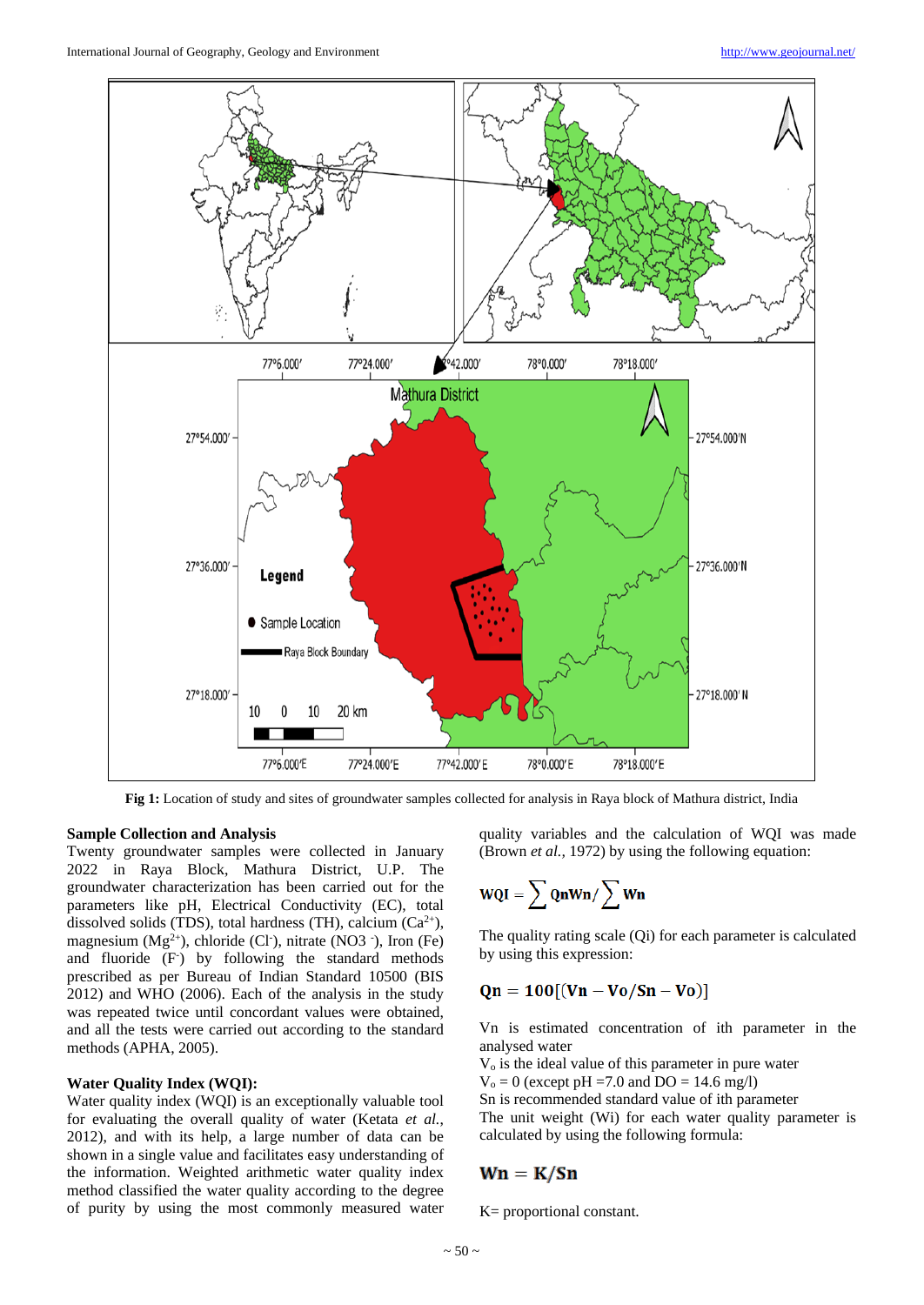**Table 1:** Classification of Groundwater quality according to WQI range

| S. No. | <b>WOI</b> range | <b>Water Quality</b>            |
|--------|------------------|---------------------------------|
|        | $<$ 50           | <b>Excellent Water</b>          |
|        | 50-100           | Good water                      |
|        | 100-200          | Poor water                      |
|        | 200-300          | Very poor water                 |
|        | >300             | Unsuitable for drinking purpose |

## **Result and Discussions**

The physicochemical concentrations of collected groundwater samples for the various parameters are shown in Table No.3. pH is the measure of hydrogen ion concentration value in water which indicates whether a solution is acidic, neutral or basic. The pH required has to be in the range of 6.5–8.5 for the drinking purpose (BIS, 2012). In present study pH concentration is ranges from 7.0 to 8.5 which shows that it is within the permissible limit as prescribed by BIS (2012).

#### **Total Dissolved Solids (TDS)**

Total dissolved solids, the concentration of total inorganic salts and a small amount of organic salts dissolved in the water is another important physio-chemical parameter determining the water quality. TDS in groundwater samples ranges from 610 mg/l to 5500 mg/l with a mean of 1963 mg/l. However, the desirable limit of TDS study area is higher than the permissible limit indicating severe contamination and health threat. High TDS increase density of water, decrease solubility of gases like oxygen and ultimately make the water unsuitable for drinking (WHO, 1984). High TDS level (>500mg/L) result in excessive scaling in water pipes, water heater, boilers, and household appliances (Tihansky, 1974). Similar results of TDS of groundwater at Bhanpur Bhopal were also reported by Hurra and Bhawsar, 2021.

#### **Electrical conductivity (EC)**

Electrical conductivity, the measure of water capacity to convey the electrical current is one of the important physiochemical parameters determining the water quality. The highest desirable limit of EC in drinking water is 750 μS/cm (WHO 2016). The observed value of EC in water samples is between 900 and 10600 μS/cm with a mean of 2268μS/cm in of 20 sample. The observed value of EC represents the ability of the water to conduct electric current in which higher EC indicates enrichment of salts in the groundwater (Logeshkumaran *et al*.).

## **Total Hardness (TH)**

Total hardness is one of the most important parameters in water quality assessment. The TH in the study area varies between 440 to 3900 with a mean value of 1437 mg/l. The WHO standards for TH is 500 mg/l. Hardness reflects the composite measure of polyvalent cations whereas calcium and magnesium are the primary constituent of hardness (Larry, 1996).

### **Chloride (Cl)**

Chloride in excess imparts a salty taste to water, and people who are allergic to high chloride are subjected to laxative effects (Anitha *et al*. 2011; Sadat-Noori *et al*. 2014). In the study area chloride concentration ranges from 135 mg/l to 4500 mg/l. Chlorides are found in natural water due to leaching of chloride containing rocks and soils discharges of effluents from chemical industries such as sewage disposal, ice-cream plant effluent, and irrigation drainage. Higher concentration of chloride is harmful which causes disease related to heart and kidney of the people, indigestion, taste, palatability and corrosion are also affected. 70 percent samples are found to be value higher than desirable limit of Chloride prescribed by BIS, 2012) for drinking water (Table-2).

#### **Fluoride (F)**

Fluoride in drinking water is mainly due to the geogenic sources. Fluoride at low concentrations has a beneficial effect on teeth by preventing and reducing the risk of tooth decay (Arumugam 2010), higher concentration of fluoride causes dental and skeletal fluorosis, BIS and WHO standards for fluoride is 1.5 mg/l, values were found ranging between 0.9 mg/l to 1.3 mg/l in study area.

#### **Calcium and Magnesium**

Magnesium is an essential element for human being, it is important for normal bone structure in the body. Water with high levels of magnesium or calcium is considered as hard and is undesirable for domestic purposes. The values of calcium range from 170 mg/l to 1571mg/l with a mean value of 573 mg/l (Table 1). Mostly samples are above the permissible limit prescribed by WHO (200mg/l). Magnesium concentration is very high in the groundwater samples. Observed data shows most parts of the study area have value in the non-permissible category (>65 mg/l). It ranges from 65 mg/l to 566 mg/l with a mean of 221mg/l.

## **Nitrate**

Hence, increasing nitrate contamination seriously threatens public drinking water supply and human health (Kumar *et al*. 2014). The main source of nitrate concentration in drinking water is anthropogenic activity. Nitrate concentration ranges from 0.67 mg/l to 0.94 mg/l in the study area. The study area is falling under the desirable limit as shown in Table 1. Nitrate concentration above 45 mg/l (BIS, 2009), causes methemoglobinemia (blue baby syndrome),gastric cancer, thyroid disease and diabetes (Krishna Kumar *et al*., 2011, Kumar *et al*. 2014).

## **Iron**

The iron occurs naturally in the aquifer but levels in groundwater can be increased by dissolution of ferrous borehole and handpump components. Iron-bearing groundwater is often noticeably orange in colour, causing discoloration of laundry, and has an unpleasant taste, which is apparent in drinking and food preparation. Iron values were found ranging between 0.06 mg/l to 0.2 mg/l. BIS standard permissible limit for Iron for drinking water<0.3mg/l as well as WHO (2012) has fixed it to be  $< 0.3$  mg/l.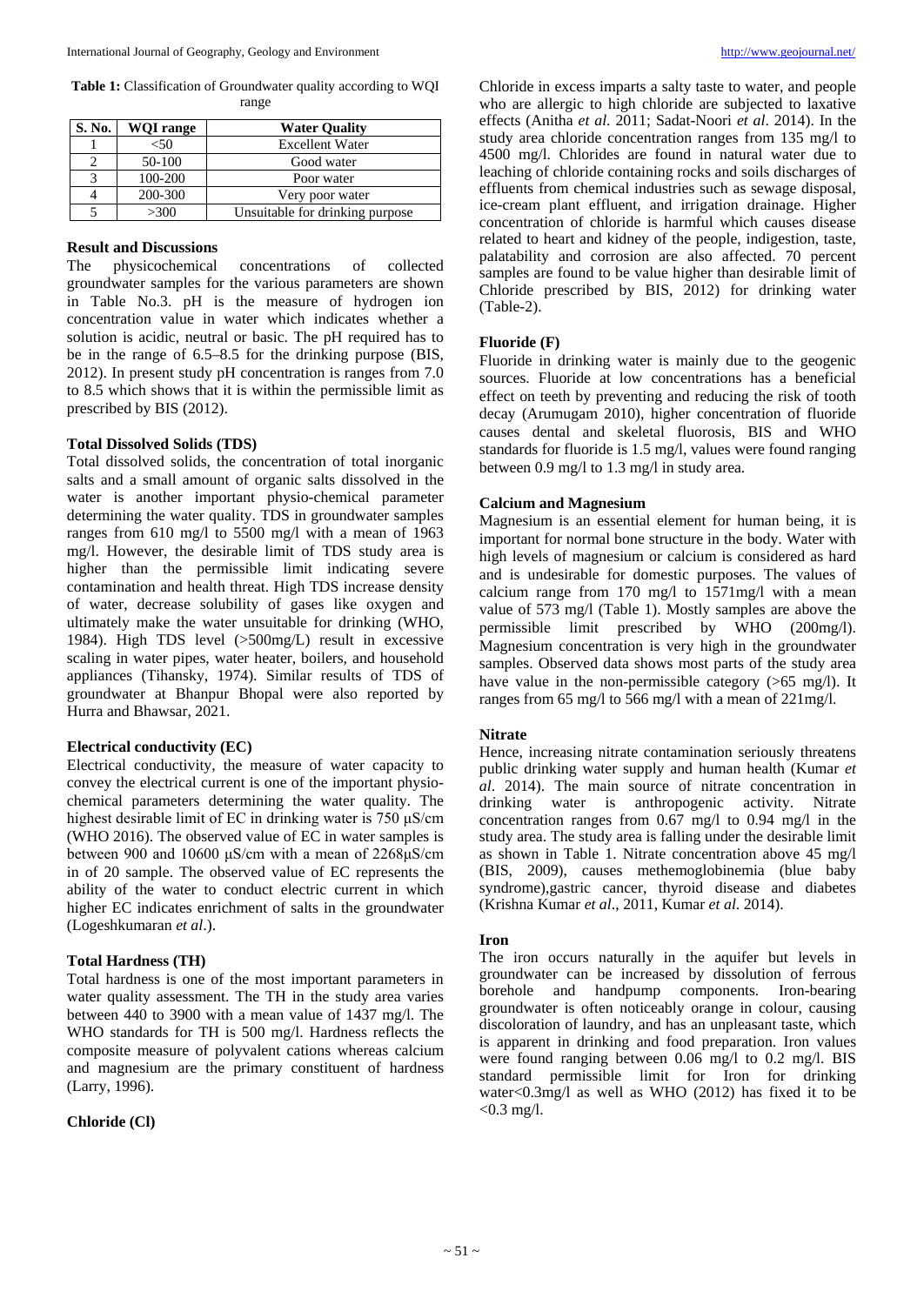| Table 2: Statistical groundwater quality parameter compared with BIS (2012) and WHO (2017). |  |  |  |  |  |
|---------------------------------------------------------------------------------------------|--|--|--|--|--|
|---------------------------------------------------------------------------------------------|--|--|--|--|--|

| S.NO. | <b>Parameter</b> | <b>Minimum</b> | <b>Maximum</b> | Mean | <b>Standard Deviation</b> | <b>BIS (2012)</b>        |                          | WHO (2017) |  |
|-------|------------------|----------------|----------------|------|---------------------------|--------------------------|--------------------------|------------|--|
|       |                  |                |                |      |                           | Desirable limit          | <b>Permissible Limit</b> |            |  |
|       | <b>TDS</b>       | 610            | 5500           | 1963 | 1230                      | 500                      | 2000                     | 500        |  |
| ◠     | EС               | 900            | 10600          | 3084 | 2268                      | $\overline{\phantom{a}}$ |                          | 750        |  |
| 3.    | TH               | 440            | 3900           | 1437 | 893                       | 200                      | 600                      | 500        |  |
| 4.    |                  | 0.9            | 1.4            | 1.35 | 0.15                      |                          | 1.5                      | 1.5        |  |
|       | $Cl^{-}$         | 135            | 4500           | 746  | 1001                      | 250                      | 1000                     | 250        |  |
| 6.    | $Ca^{2+}$        | 170            | 1571           | 573  | 364                       | 75                       | 200                      | 75         |  |
| ⇁     | $Mg^{+2}$        | 221            | 566            | 221  | 134                       | 30                       | 100                      | 30         |  |
| 8.    | NO <sub>3</sub>  | 0.67           | 0.97           | 0.85 | 0.08                      | 45                       |                          | 50         |  |
|       | Fe               | 0.06           | 0.2            | 0.10 | 0.18                      | 0.3                      |                          | 0.3        |  |

### **Water Quality Index (WQI)**

The WQI value and water type of the individual samples are presented in Table-4. The WQI values in the study area ranged from40.4 to 117.5. The overall WQI clearly indicates that the quality of groundwater in study area belongs to poor categories as for as portability for human consumption is concerned.

**Table 3:** Water Quality Index of the Study Area

| S. No.         | <b>Sample Site Name</b>                           |       | <b>WQI</b> Water type |
|----------------|---------------------------------------------------|-------|-----------------------|
|                | Bankebihari Restaurant (Mathura Road)             | 54.6  | Poor                  |
| $\overline{c}$ | Shivpuri                                          | 68.1  | Poor                  |
| 3              | Karab                                             | 57.2  | Poor                  |
| $\overline{4}$ | Hanuman mani (Raya-Baldeo Road)                   | 51.1  | Poor                  |
| 5              | Chhikra                                           | 81.2  | Very Poor             |
| 6              | Kumha                                             | 54.4  | Poor                  |
| 7              | Near P.K institute                                | 97.9  | Very Poor             |
| 8              | Pirsua                                            | 56.2  | Poor                  |
| 9              | Dixit Nursing Home (Raya Railway Station<br>Road) | 50.2  | Poor                  |
| 10             | Koval                                             | 45.8  | Good                  |
| 11             | Dhaku                                             | 53.7  | Poor                  |
| 12             | Gonga                                             | 55.5  | Poor                  |
| 13             | Pathak Nagar near Railway Station                 | 57.2  | Poor                  |
| 14             | Near Graveyard (Bhankarpur Road)                  | 40.4  | Good                  |
| 15             | Mohalla Vyapariyan                                | 97.6  | Very Poor             |
| 16             | Near Momin Mosque                                 | 59.3  | Poor                  |
| 17             | Gainda Laal Nagar (Ganga Nagla Road)              | 55.1  | Poor                  |
| 18             | Katra Bazar (Raya)                                | 117.5 | Unsuitable            |
| 19             | Rifa - e- aam Public School (Nagariya)            | 72.11 | Poor                  |
| 20             | Nangal Road                                       | 58.4  | Poor                  |

### **Conclusion**

The results from the present stud showed that most of the parameters like Total Dissolved Solids (TDS), Total Hardness (TH), Mg2+ and Cl<sup>-</sup> were found to be higher than permissible limit when compared with the guidelines of the WHO and BIS. The WQI values in the study area ranged from 40.4 to 117.5. The overall WQI clearly indicates that the quality of groundwater in Raya Block belongs to poor categories as for as portability for human consumption is concerned. Hence, the study concludes that groundwater in the study area is not fit for direct human consumption.

# **References**

- 1. Asadi E, Isazadeh M, Samadianfard S, Ramli MF, Mosavi A, Nabipour N, *et al*. Groundwater quality assessment for sustainable drinking and irrigation. Sustainability. 2020;12:177.
- 2. Rastogi GK, Sinha DK. Metal toxicity in underground drinking water at Moradabad, Uttar Pradesh, India. Int. J. Chem. Sci. 2008;6(2):1074-1080.
- 3. Bichi MH, Bello UF. Heavy metal pollution in surface and ground waters used for irrigation along river

Tatsawarki in the Kano, Nigeria. IOSR J Eng. 2013;3(8):1-9.

- 4. WHO. Guidelines for drinking water quality, v1 WHO, Geneva, 2006.
- 5. Bhartiya SP. "Final report on Geo-environmental appraisal of Mathura district, Uttar Pradesh'' GSI, 2006.
- 6. Rubia Jhariya DC, Singh VK. Urbanization and its impact on Groundwater: An Overview. Workshop on Groundwater issues and challenges in Chhattisgarh state with special reference to its Conservation, 2015.
- 7. Security and Quality. Central Ground Water Board, NCCR, Ministry of Water Resources, River Development & Ganga Rejuvenation. Govt. of India, pp.127-136.
- 8. Tiwari AK, Singh AK, Singh AK, Singh MP. Hydrogeochemical analysis and evaluation of surface water quality of Pratapgarh district, Uttar Pradesh, India, 2015. doi: 10.10007/s13201-015-0313-.
- 9. Jhariya DC, Shandilya AK, Dewangan R. Nitrate Pollution in the Groundwater Around Sagar Town, Madhya Pradesh, India. International Conference on Chemical, Ecology and Environmental Sciences (ICEES'2012), Bangkok, 2012, 151-154.
- 10. Kumar SK, Logeshkumaran A, Magesh NS, Godson PS, Chandrasekar N. Hydro geochemistry and application of water quality index (WQI) for groundwater quality assessment, Anna Nagar, part of Chennai City, Tamil Nadu, India. Appld. Water Sci., 2014. doi: 10.1007/s13201-014- 0196-4.
- 11. Hurra WA, Bhawsar A. Assessment of groundwater quality near solid waste dumpsite Bhanpur Bhopal. International Journal of Applied Research. 2021;7(8):314-317.
- 12. Balan IN, Shivakumar M, Kumar PDM. "An assessment of ground water quality using water quality index in Chennai, Tamil Nadu, India", Chronicles Young Scient. 2012;3(2):146-150.
- 13. Brown RM, McCleiland NJ, Deiniger RA, O'Connor MFA. "Water quality index – crossing the physical barrier", (Jenkis, S.H. ed.) Proceedings in International Conference on water pollution Research Jerusalem. 1972;6:787-797.
- 14. Ganesh Hegde R, Kale YS. Quality of lentic waters of Dharwad district in north Karnataka. Indian J. Environ. Hlth. 1995;37(1):52-56.
- 15. Bouwer H. Integrated water management: Emerging issues and challenges, agricultural water management, 2000, 45.
- 16. Todd DK. Groundwater hydrology. John Wiley and Sons, New York, 1995.